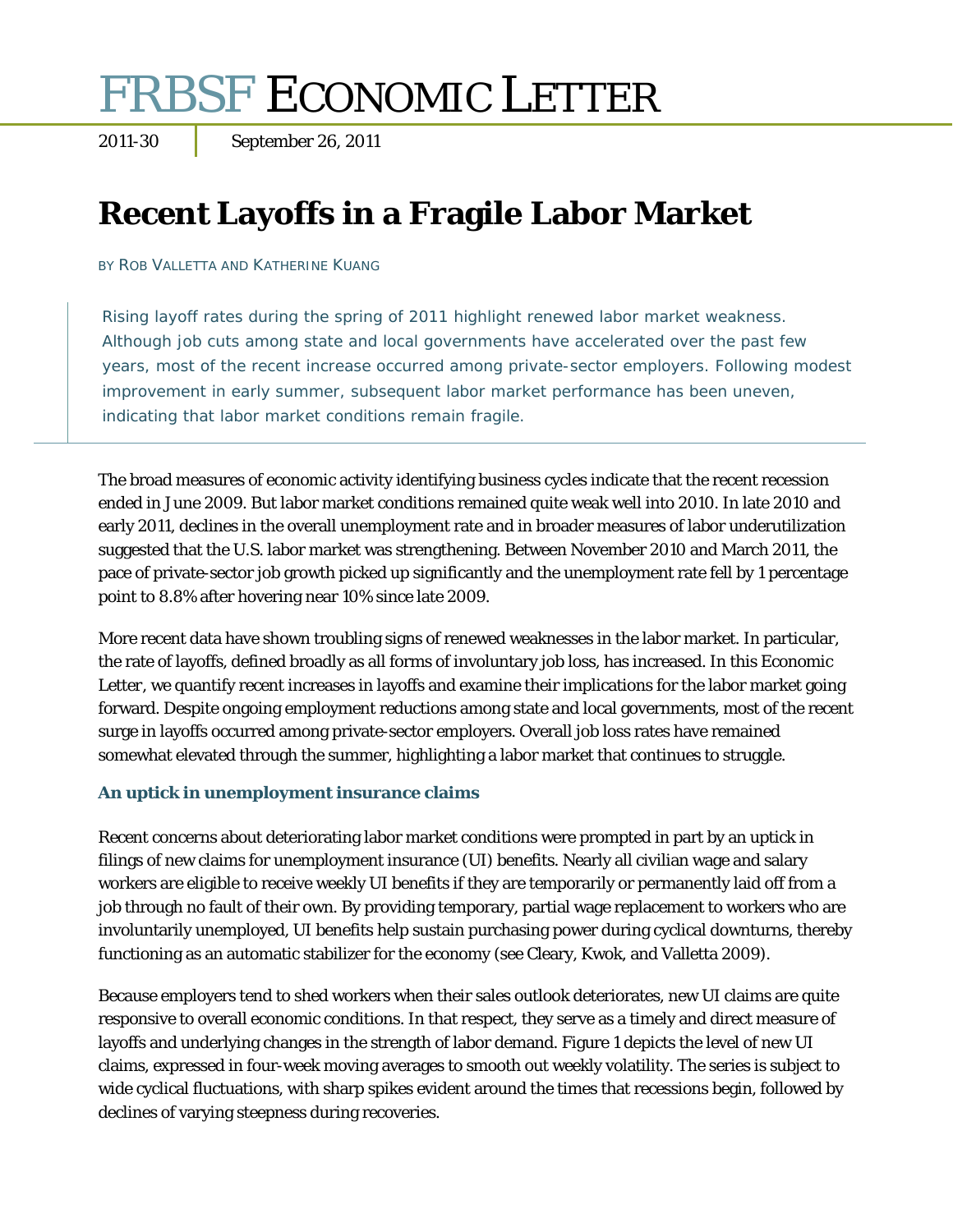In addition to their cyclical pattern, the level of new UI claims commonly registers temporary increases during recoveries, as indicated by the four episodes circled in Figure 1. During the soft patch in the labor market from late February to mid-May 2011, the level of new UI claims rose by 52,000, from 388,000 to a peak of 440,000. Larger increases in new UI claims occurred during the past three economic recoveries, although two of these increases took place during periods of monetary tightening. During the earlier episodes in 1984 and late 1994 through early 1996, the increases in new UI claims were 85,000 and 70,000 respectively. Both episodes



took place as monetary policymakers were tightening in response to concerns that the economy was overheating. The federal funds target rate rose by over a percentage point in both cases. By contrast, from July 2002 to May 2003, when the level of new UI claims rose by 54,000, the federal funds target fell by 0.50–0.75 percentage point. This episode of labor market weakness and monetary easing occurred as business activity was feeling the effects of a series of corporate accounting scandals, the SARS epidemic, and the buildup to the March 2003 invasion of Iraq.

The prior episodes of rising UI claims followed by sustained economic recovery indicate that the recent elevation of claims does not necessarily herald the start of a new recession—the dreaded "double dip." Instead, such a rise can reflect a temporary soft patch in the road to recovery. Subsequent readings for 2011 show a partial and uneven reversal of the uptick, with the level of new claims declining noticeably early this summer, but then rising to a four-week average of about 420,000 as of mid-September. This is above the level of around 400,000 commonly associated with sustained job growth (see Atkinson 2010). That level had been reached earlier this year.

# **Other measures of job loss**

Other broad measures of layoffs are available from monthly surveys conducted by the U.S. Bureau of Labor Statistics (BLS). The Current Population Survey (CPS), prepared jointly by the BLS and the U.S. Census Bureau, and issued since 1940, is the monthly household survey used to calculate official labor force statistics such as the unemployment rate. It is conducted during the week that includes the twelfth day of each month. Information on the duration and reason for unemployment spells can be used to identify individuals who experienced an involuntary job loss between survey dates. Figure 2 displays the resulting series, currently available through August 2011, along with the UI claims series converted from weekly to monthly frequency. Both series are expressed as a percentage of nonfarm payroll employment. The rate of job loss measured by UI claims is generally higher than the rate measured from the monthly CPS. This is due to the higher frequency of the UI series, which is measured weekly rather than monthly. This frequency causes the UI series to identify short unemployment spells that are missed in the monthly CPS data. In addition, UI eligibility and stated reasons for unemployment measured in the CPS don't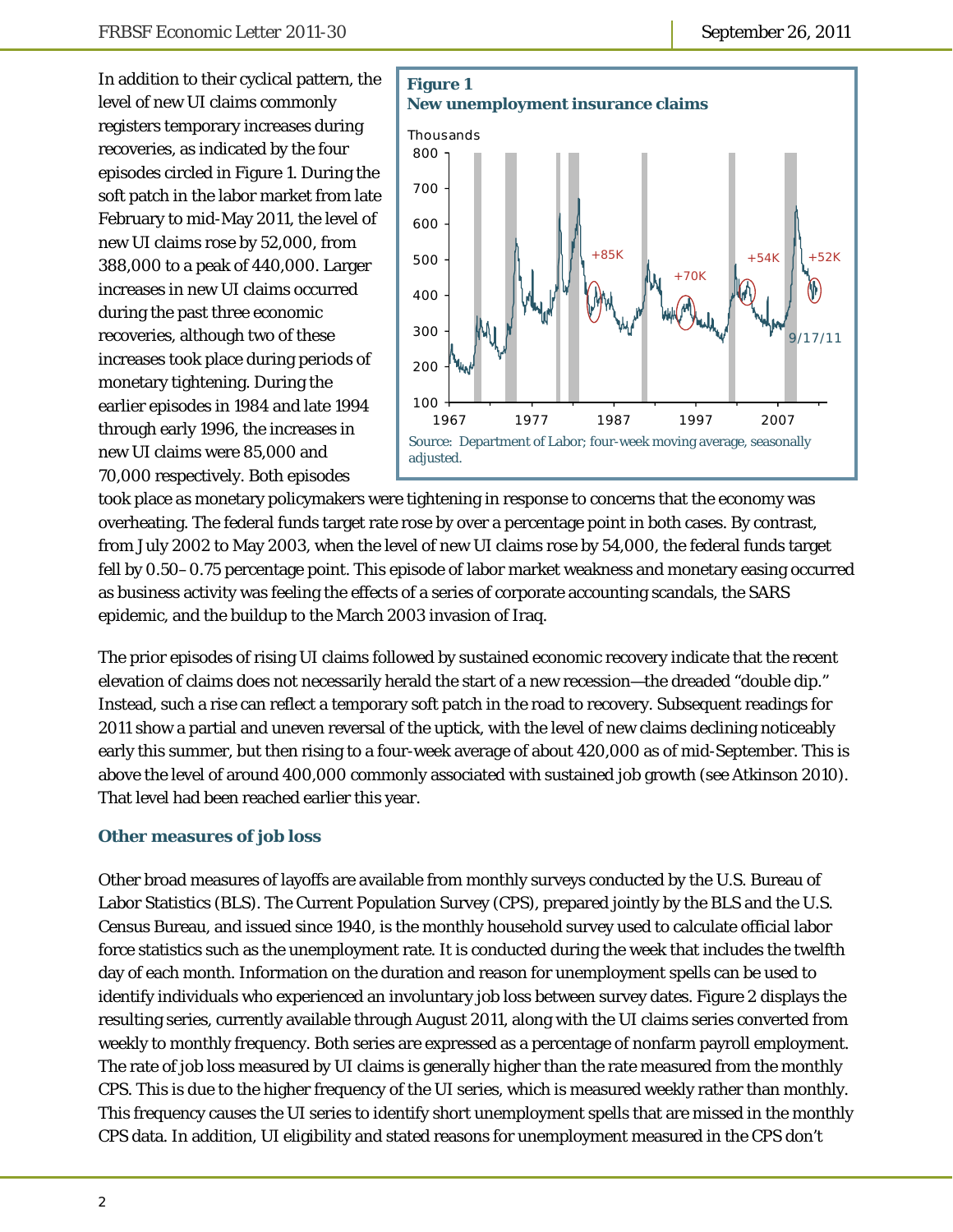match each other perfectly. The gap between new UI claims and CPS job losses grows during recessions due to increases in the UI "take-up" rate, that is, the share of eligible individuals who apply for and receive UI benefits. When re-employment prospects are weak, a higher proportion of eligible individuals seek UI benefits (Cleary, Kwok, and Valletta 2009).

The CPS series, shown in Figure 2, confirms the increase in job loss from April through June. The measured increase in the pace of job loss is quite similar in the weekly UI claims and CPS series. Both increased by about 13% from their recent low points, which were late February to mid-May for the UI series and March to June for the CPS series. The July reduction in UI claims, followed by sideways movement in August, was matched by a slight decline in the level of the CPS job loss series since June.

The Job Openings and Labor Turnover Survey (JOLTS), conducted by the BLS since December 2000, offers an alternative measure of job loss based



on establishment rather than household data. The survey is conducted monthly using a representative sample of about 16,000 establishments nationwide. This survey's higher administrative burden causes its data release to lag the CPS by about six weeks. Data are currently available through July 2011. JOLTS provides data on the monthly number of involuntary separations initiated by employers, that is, layoffs and discharges, both temporary and permanent; voluntary quits; job vacancies; and hires. In contrast with the UI and CPS series, which capture only individuals who experience a spell of unemployment, the JOLTS layoffs/discharges series captures laid-off individuals who move directly into a new job or exit the labor force. Hence, the JOLTS job-loss measure generally exceeds the CPS measure, particularly during economic expansions when many individuals switch directly from job to job. However, the two series have largely converged during the current labor market downturn. The measured increase in the rate of job loss between the spring and mid-summer of 2011 is similar in the JOLTS data and the CPS and weekly UI series.

#### **Private vs. state and local government losses**

One potential source of the recent increase in job loss is the state and local government sector, which has been shrinking at an increased rate over the past few years as budget cuts have taken hold. UI claims are not broken out into public and private-sector categories, and the JOLTS data lag behind the other sources by a month or more. However, the underlying CPS microdata can be used to construct layoff series by sector. The resulting series for all workers and for state and local government employees are displayed in Figure 3. The all-workers series is the same as the CPS series from Figure 2 except for small variations arising from differences between the way the BLS calculates seasonal adjustments and our methodology. The pace of job losses among state and local government employees generally is well below that for the overall labor force, although it has shown a slight upward trend since mid-2008. The